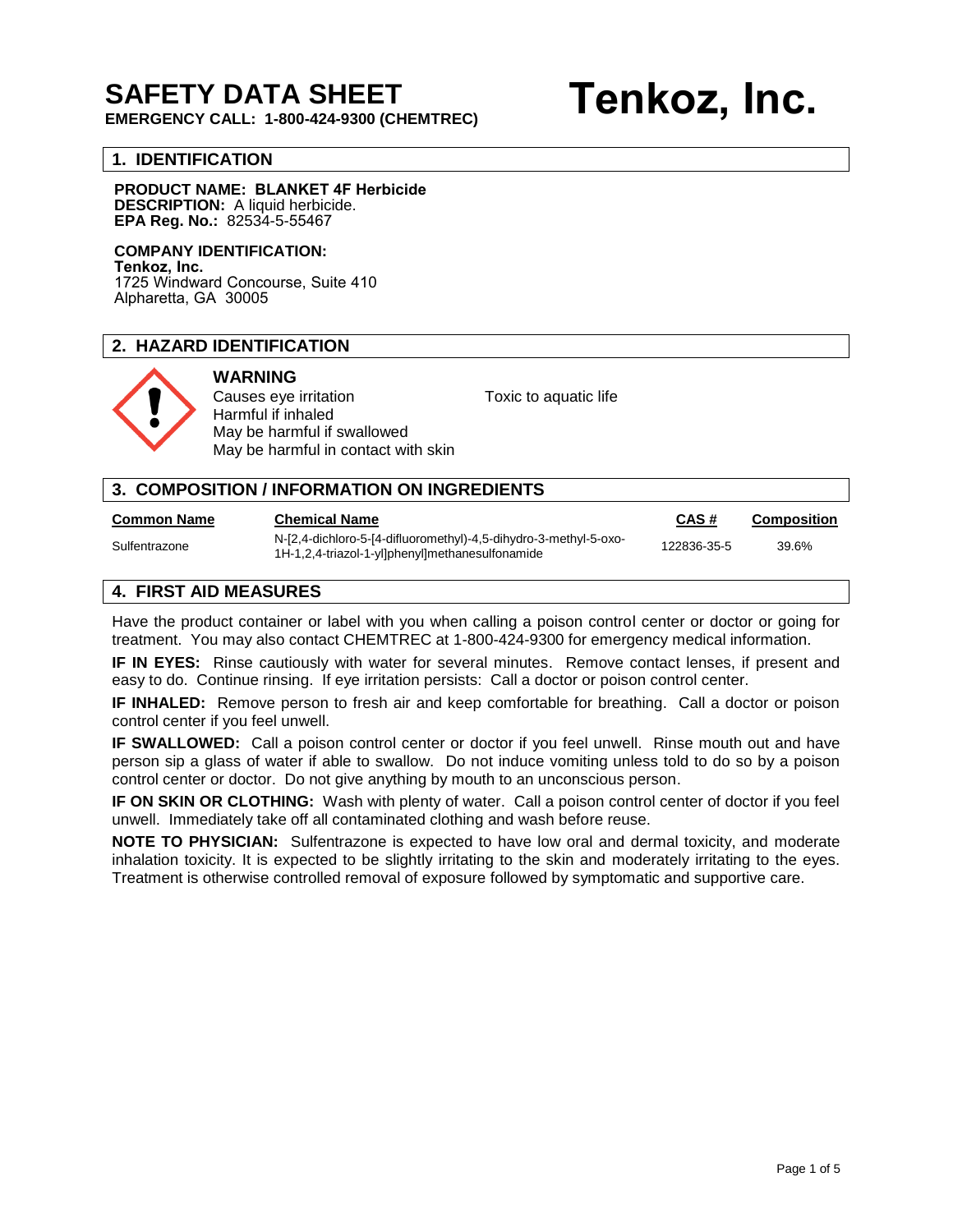#### **5. FIREFIGHTING MEASURES**

**Flash Point (PMCC):** 220°F (104.4°C)

**Flammable Limits (LFL-UFL):** Not Determined

**Fire and Explosion Hazards:** This product may be combustible at elevated temperatures.

**Means of Extinction:** Use foam, dry chemical, carbon dioxide or soft-stream water fog only if necessary.

**Fire Fighting Instructions:** Evacuate area and fight fire upwind a safe distance to avoid hazardous vapors and decomposition products. Use as little water as possible and use spray or fog and avoid heavy hose streams to prevent runoff. Dike and collect water used to fight fire to prevent environmental damage due to runoff. Foam or dry chemical extinguishing systems are preferred to prevent environmental damage due to runoff.

**Firefighting Equipment:** Self-contained breathing apparatus with full face piece.

**Hazardous Combustion Products:** Hydrogen chloride, hydrogen fluoride, nitrogen oxides.

**NFPA Ratings:** Health – 1 / Flammability – 1 / Reactivity – 0

#### **6. ACCIDENTAL RELEASE MEASURES**

Clean up spills immediately observing the precautions in Section 8 of this MSDS. Isolate the hazard area and keep unnecessary and unprotected personnel from entering. Dike and contain the spill with inert material (sand, earth, etc.) and transfer liquid and solid diking material to separate containers for disposal. Keep the spill out of all sewers and open bodies of water.

#### **7. HANDLING AND STORAGE**

Avoid breathing vapor or spray mist. Avoid contact with skin, eyes or clothing. Wash thoroughly with soap and water after handling and before eating, drinking, chewing gum, or using tobacco.

Store product in original container only, away from other pesticides, fertilizer, food or feed. Store in a cool, dry place and avoid excess heat.

#### **8. EXPOSURE CONTROLS / PERSONAL PROTECTION**

**Engineering Controls:** Facilities storing or utilizing this material should be equipped with an eyewash station and a safety shower.

**Protective Clothing:** Long-sleeved shirt and long pants, chemical-resistant gloves made of any waterproof material such as polyethylene or polyvinyl chloride, and shoes plus socks.

**General:** Wash thoroughly with soap and water after handling. Wash hands before eating, drinking, chewing gum, using tobacco, or using the toilet. Remove clothing/PPE immediately if pesticide gets inside. Then wash thoroughly and put on clean clothing. Remove PPE immediately after handling this product. Wash the outside of gloves before removing. As soon as possible, wash thoroughly and change into clean clothing.

#### **9. PHYSICAL AND CHEMICAL PROPERTIES**

**Appearance:** Opaque Off-White Liquid **Odor:** Mild **pH:** 4.0 – 4.5 **Density:** 10.0 lb/gal (1.198 g/mL) **Solubility in Water:** Disperses

#### **10. STABILITY AND REACTIVITY**

**CONDITIONS TO AVOID:** High heat or open flame.

**CHEMICAL STABILITY:** Stable under normal use and storage conditions.

**HAZARDOUS DECOMPOSITION PRODUCTS:** Thermal decomposition may yield carbon monoxide and dioxide, hydrogen chloride, hydrogen fluoride and oxides of nitrogen.

**INCOMPATIBILITY WITH OTHER MATERIALS:** Oxidizing agents.

**POLYMERIZATION:** Will not occur.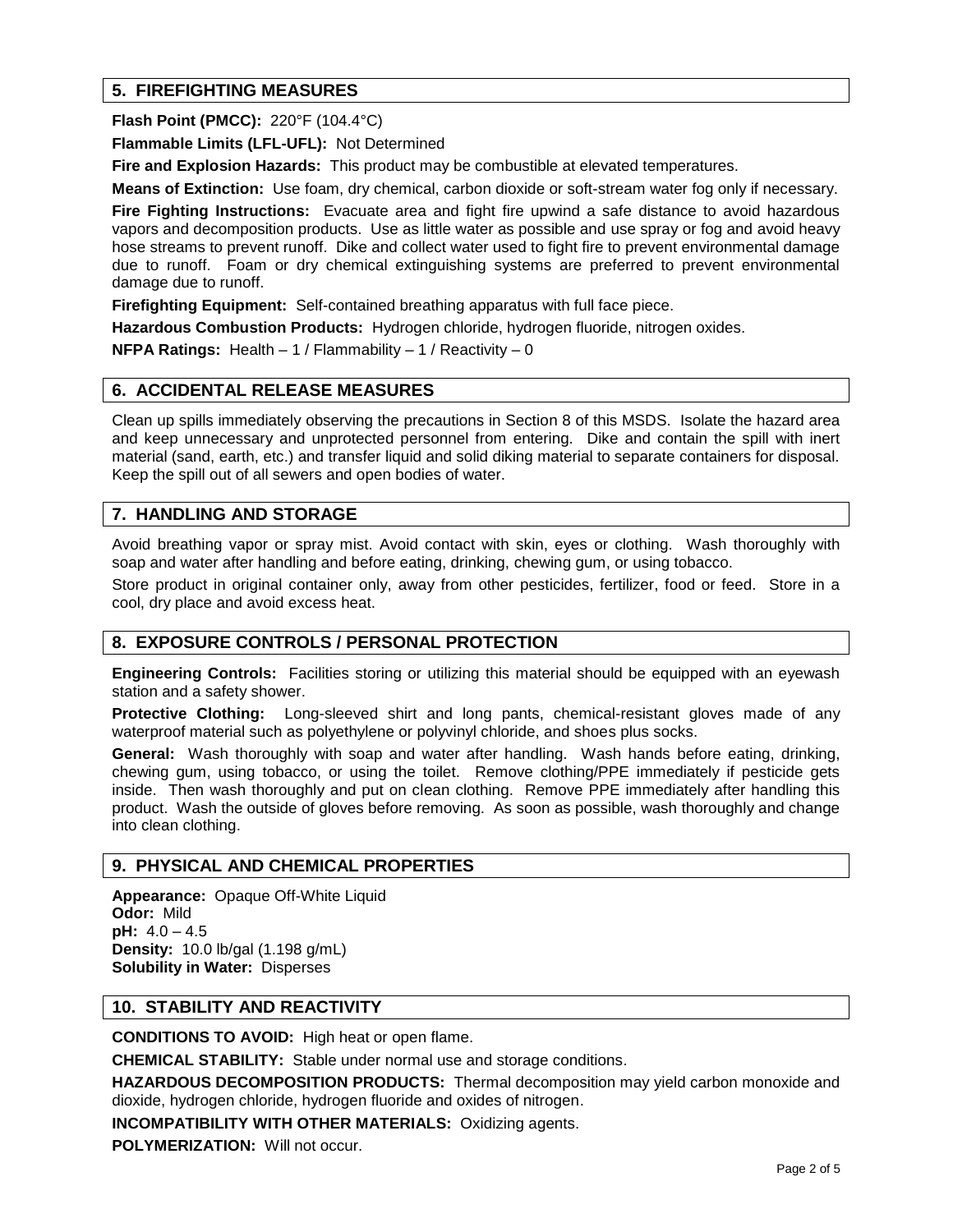#### **11. TOXICOLOGICAL INFORMATION**

**ACUTE ORAL TOXICITY:** Oral LD<sub>50</sub> (rat): 2,084 mg/kg **ACUTE DERMAL TOXICITY:** Dermal LD<sub>50</sub> (rat): > 2,000 mg/kg **ACUTE INHALATION TOXICITY:** Inhalation LC<sub>50</sub> (rat): > 2.72 mg/L (4-hour) **EYE IRRITANT: Moderately Irritating SKIN IRRITATION: Slightly Irritating SENSITIZATION:** Not a Contact Sensitizer **MEDICAL CONDITIONS AGGRAVATED BY EXPOSURE:** None known. **CARCINOGENICITY: ACGIH:** Not listed **IARC:** Not listed **NTP:** Not listed **OSHA:** Not listed **MUTAGENIC DATA:** No evidence of mutagenic effects during *in vivo* and *in vitro* assays. **ADDITIONAL DATA:** Not known to cause reproductive or birth defects at normal exposure levels.

#### **12. ECOLOGICAL INFORMATION**

Do not contaminate water when disposing of equipment washwaters.

This pesticide is toxic to marine/estuarine invertebrates. Do not apply directly to water, to areas where surface water is present or to intertidal areas below the mean high water mark. Drift and runoff may be hazardous to terrestrial and aquatic plants in neighboring areas. Do not contaminate water when disposing of equipment washwaters or rinsate.

This chemical is known to leach through soil into groundwater under certain conditions as a result of label use. Use of this chemical in areas where soils are permeable, particularly where the water table is shallow, may result in groundwater contamination. Do not use on coarse soils classified as sand, which have less than 1% organic matter.

Sulfentrazone can contaminate surface water through spray drift. Under some conditions, sulfentrazone may also have a high potential for runoff into surface water (primarily via dissolution in runoff water), for several to many months post-application. These include poorly draining or wet soils with readily visible slopes toward adjacent surface waters, frequently flooded areas, areas overlying extremely shallow groundwater, areas with in-field canals or ditches that drain to surface water, areas not separated from adjacent surface waters with vegetated filter strips, and areas over-lying tile drainage systems that drain to surface waters.

**The following is for the active ingredient, Sulfentrazone:** 

#### **AQUATIC TOXICITY**

Fish and Aquatic Arthropods ( $LC_{50}$ ): 60.4 – 130 mg/L Algae (120 Hour EC<sub>50</sub>):  $31 - 33 \mu g/L$ 

#### **OTHER TOXICITY**

Bobwhite Quail ( $LC_{50}$ ): > 2,250 mg/kg Mallard Duck ( $LC_{50}$ ):  $> 5,620$  mg/kg

#### **13. DISPOSAL CONSIDERATIONS**

#### **Do not contaminate water, food or feed by disposal.**

**PESTICIDE DISPOSAL:** Waste resulting from the use of this product may be disposed of at an approved waste disposal facility.

**CONTAINER DISPOSAL:** Refer to the product label for specific instructions.

#### **14. TRANSPORT INFORMATION**

**DOT Proper Shipping Name:**  Not Regulated by DOT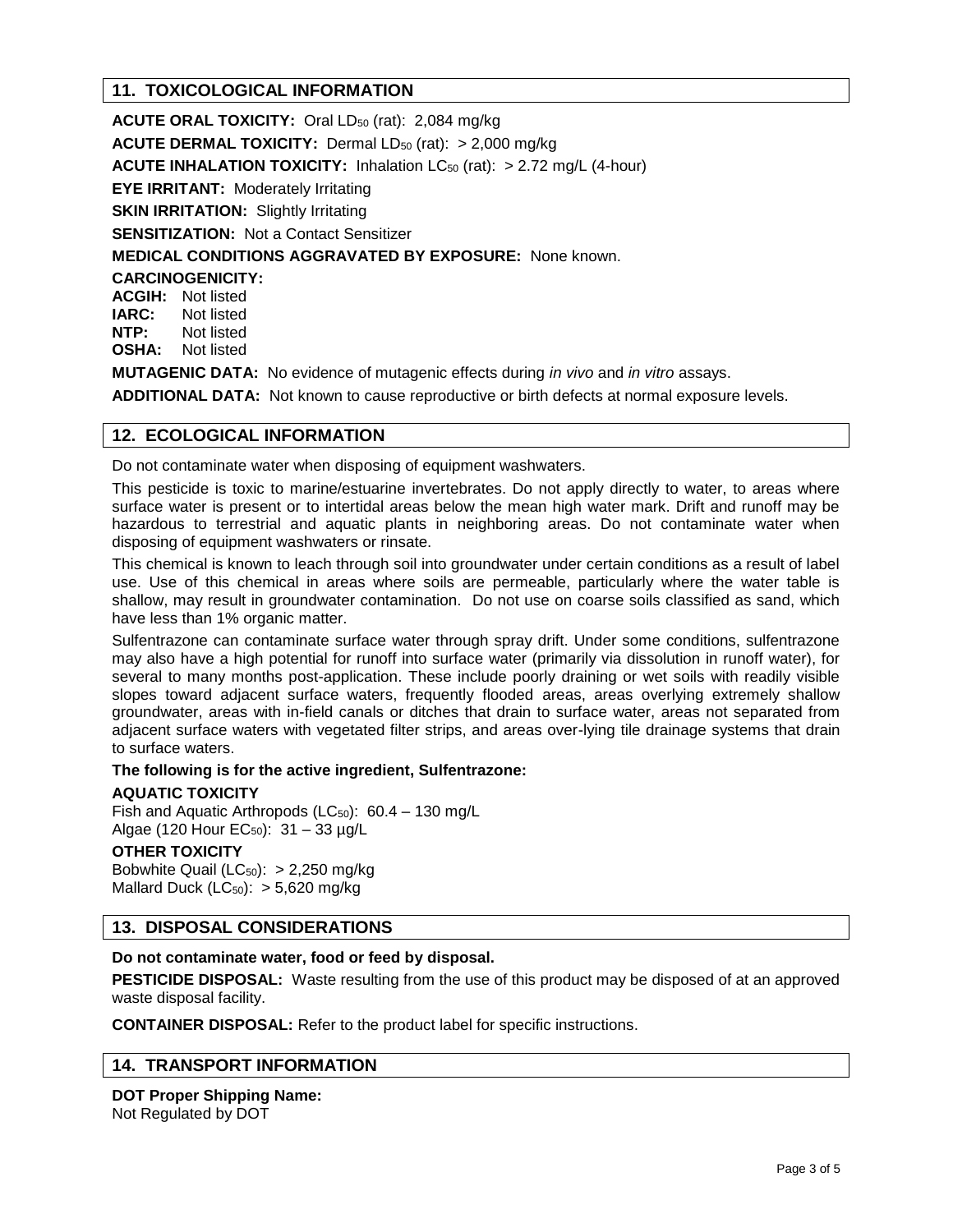#### **15. REGULATORY INFORMATION**

#### **FIFRA –**

This chemical is a pesticide product registered by the Environmental Protection Agency and is subject to certain labeling requirements under federal pesticide law. These requirements differ from the classification criteria and hazard information required for safety data sheets, and for workplace labels of non-pesticide chemicals. The following is the hazard information as required on the pesticide label:

#### **Hazards to Humans and Domestic Animals**

**CAUTION** Causes moderate eye irritation. Harmful if inhaled, swallowed, or absorbed through skin. Avoid breathing vapor or spray mist. Avoid contact with skin, eyes or clothing.

#### **Personal Protective Equipment (PPE)**

Applicators and other handlers must wear: long-sleeved shirt and long pants, chemical-resistant gloves made of any waterproof material such as polyethylene or polyvinyl chloride, and shoes plus socks. Discard clothing and other absorbent materials that have been drenched or heavily contaminated with this product. Do not reuse them. Follow manufacturer's instructions for cleaning/maintaining PPE. If no such instructions for washables, use detergent and hot water. Keep and wash PPE separately from other laundry.

#### **Environmental Hazards**

This pesticide is toxic to marine/estuarine invertebrates. Do not apply directly to water, to areas where surface water is present or to intertidal areas below the mean high water mark. Drift and runoff may be hazardous to terrestrial and aquatic plants in neighboring areas. Do not contaminate water when disposing of equipment washwaters or rinsate.

#### **Groundwater advisory:**

This chemical is known to leach through soil into groundwater under certain conditions as a result of label use. Use of this chemical in areas where soils are permeable, particularly where the water table is shallow, may result in groundwater contamination. Do not use on coarse soils classified as sand, which have less than 1% organic matter.

#### **Surface water advisory:**

Sulfentrazone can contaminate surface water through spray drift. Under some conditions, Sulfentrazone may also have a high potential for runoff into surface water (primarily via dissolution in runoff water), for several to many months post-application. These include poorly draining or wet soils with readily visible slopes toward adjacent surface waters, frequently flooded areas, areas overlying extremely shallow groundwater, areas with in-field canals or ditches that drain to surface water, areas not separated from adjacent surface waters with vegetated filter strips, and areas over-lying tile drainage systems that drain to surface waters.

#### **Physical/Chemical Hazards**

Do not use or store near heat or open flame.

All pesticides are governed under the Federal Insecticide, Fungicide, and Rodenticide Act (FIFRA). The regulatory information presented below is pertinent only when this product is handled outside of the normal use and application as a pesticide.

#### **SARA Title III – Section 302 Extremely Hazardous Substances**  Not Listed

**SARA Title III – Section 311/312 Hazard Categories**  Immediate, Delayed

**SARA Title III – Section 313 Reportable Ingredients**  Not Listed

**CERCLA –** Not Listed

#### **CALIFORNIA PROP 65 STATUS –**

This product does not contain any chemicals known to the state of California to cause cancer or reproductive harm.

#### **CANADA –**

This product has been classified in accordance with the hazard criteria of the Controlled Products Regulations (CPR) and the SDS contains all of the information required by CPR.